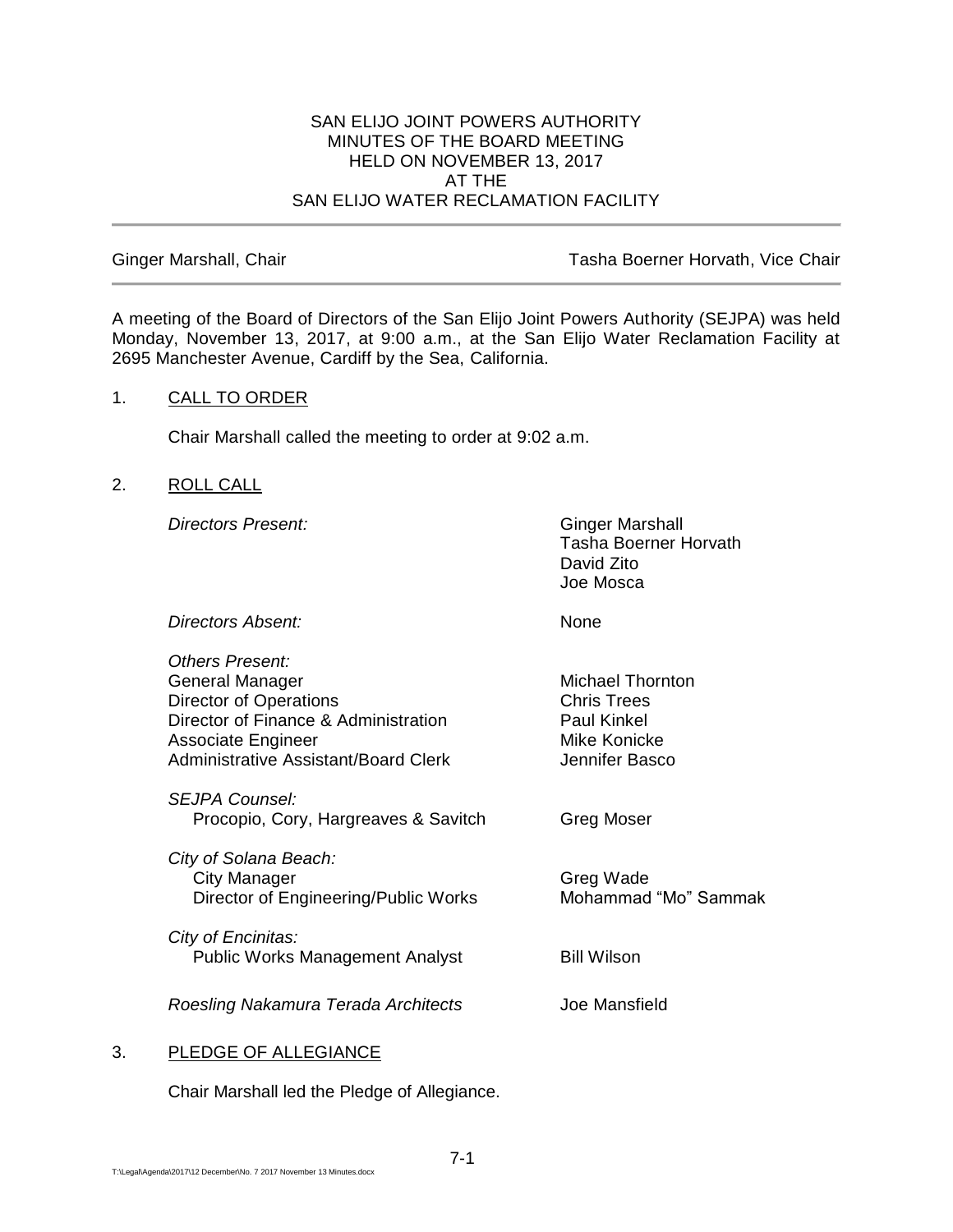# 4. ORAL COMMUNICATIONS

None

5. PRESENTATION OF AWARDS

None

#### 6. CONSENT CALENDAR

Moved by Board Member Zito and seconded by Vice Chair Boerner Horvath to approve the Consent Calendar.

| Agenda Item No. 7  | Approval of Minutes for the October 9, 2017 Meeting                                     |
|--------------------|-----------------------------------------------------------------------------------------|
| Agenda Item No. 9  | San Elijo Water Reclamation Facility Treated Effluent<br>Flows - Monthly Report         |
| Agenda Item No. 10 | San Elijo Joint Powers Authority Recycled Water Program<br>- Monthly Report             |
| Agenda Item No. 11 | Award of Engineering Services for Arc Flash and<br><b>Protection Coordination Study</b> |
| Agenda Item No. 12 | Award of Engineering Services for SCADA Upgrades<br>Project                             |

Motion carried with the following vote of approval:

| AYES:    | Marshall, Boerner Horvath, Zito, Mosca |
|----------|----------------------------------------|
| NOES.    | <b>None</b>                            |
| ABSENT:  | <b>None</b>                            |
| ABSTAIN: | <b>None</b>                            |
|          |                                        |

Agenda Item No. 8 Approval for Payment of Warrants and Monthly Investment Report

Motion carried with the following vote of approval:

| AYES:    | Marshall, Boerner Horvath, Zito |
|----------|---------------------------------|
| NOES:    | None                            |
| ABSENT:  | <b>None</b>                     |
| ABSTAIN: | Mosca                           |

# 13. ITEMS REMOVED FROM CONSENT CALENDAR

None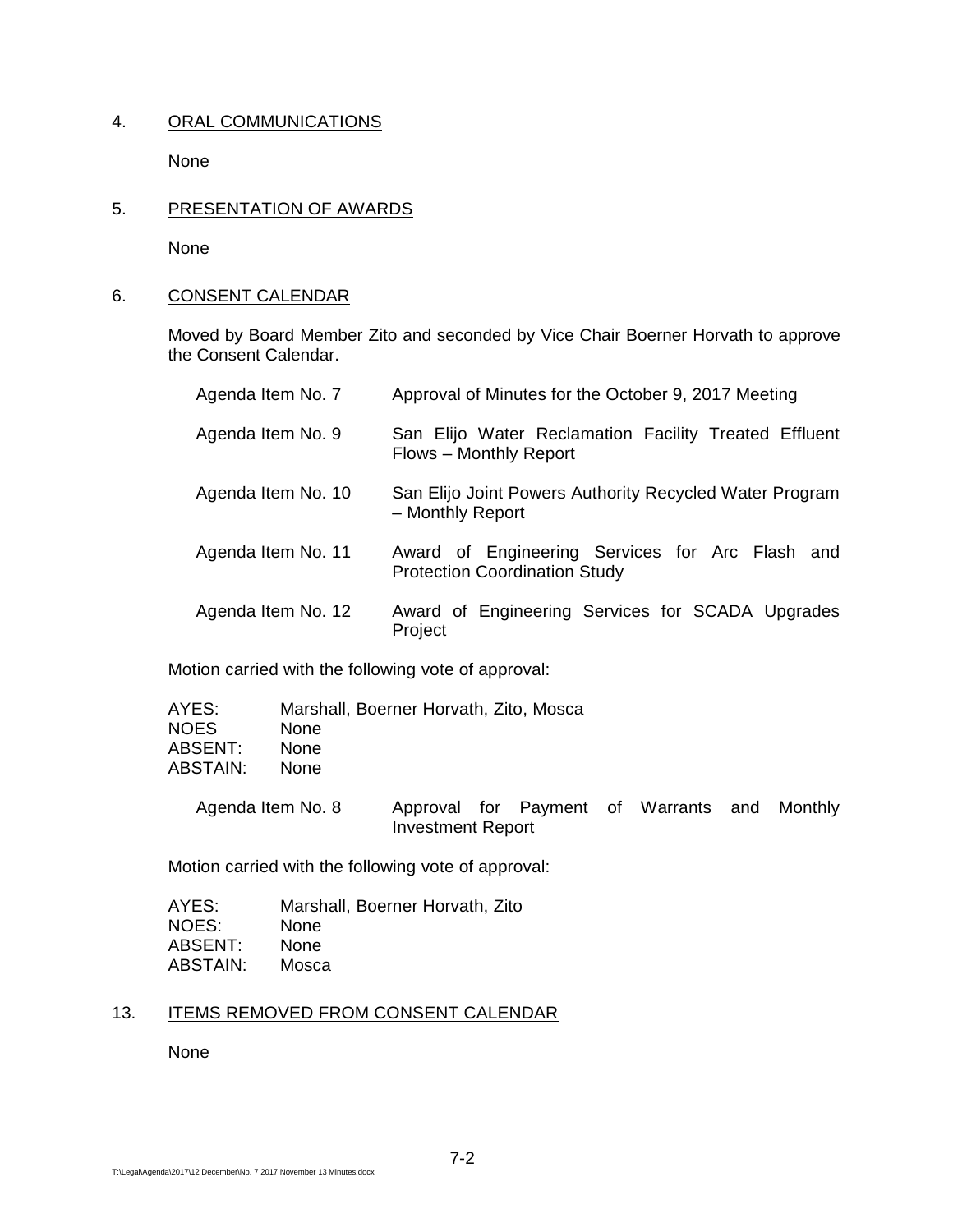#### 14. AUTHORIZE THE GENERAL MANAGER TO EXECUTE A COST SHARING AGREEMENT WITH SAN DIEGUITO WATER DISTRICT, SANTA FE IRRIGATION DISTRICT, LEUCADIA WASTEWATER DISTRICT, AND OLIVENHAIN MUNICIPAL WATER DISTRICT FOR THE DEVELOPMENT OF A REGIONAL RECYCLED WATER EXPANSION PLAN

General Manager Thornton stated that due to droughts and other events that strain and limit California's existing water supplies, water agencies are examining options that go beyond current conventional water supplies to create long-term reliable and sustainable water systems. Project partners, SEJPA, San Dieguito Water District, Santa Fe Irrigation District, Olivenhain Municipal Water District, and Leucadia Wastewater District are interested in defining a recommended project, and evaluating the opportunities and constraints. Santa Fe Irrigation District will serve as the lead agency and retain the consultant for this work. Mr. Thornton stated that staff expects this Regional Recycled Water Expansion Plan to provide clarity on the best options for the next major expansion to the SEJPA's Recycled Water Program.

The total proposed cost for the Regional Recycled Water Plan is \$287,529, with SEJPA's share at 25% or \$71,882. Funding is available in the Recycled Water FY 2017- 18 Budget.

Moved by Board Member Mosca and seconded Board Member Zito to:

- 1. Authorize the General Manager to execute the Cost Sharing Agreement with San Dieguito Water District, Santa Fe Irrigation District, Leucadia Wastewater District, and Olivenhain Municipal Water District to jointly fund the development of a Regional Recycled Water Expansion Plan; and
- 2. Authorize the General Manager to Cost Share in an amount not to exceed \$71,882 for the SEJPA.

Motion carried with the following vote of approval:

| AYES:    | Marshall, Boerner Horvath, Zito, Mosca |
|----------|----------------------------------------|
| NOES:    | <b>None</b>                            |
| ABSENT:  | <b>None</b>                            |
| ABSTAIN: | <b>None</b>                            |

# 15. BUILDING PROGRAM AND COMMUNITY BIKE PATH UPDATE

General Manager Thornton gave a status of work completed to date on the Building and Site Improvement Program. Roesling Nakamura Terada Architects presented site drawings, building sketches, and floor plans. The General Manager stated that staff is working with Caltrans and the City of Encinitas to refine the bike/pedestrian path and traffic calming measures on Manchester Avenue. Also, Caltrans and the SEJPA are currently developing a cooperative agreement to define project roles and responsibilities, cost sharing terms, and deliverable dates for the transportation elements of the project. Mr. Thornton stated that staff is developing the photovoltaic (PV) systems design with a net-zero energy goal to meet building energy needs with renewable solar power.

No action required. This memorandum was submitted for information only.